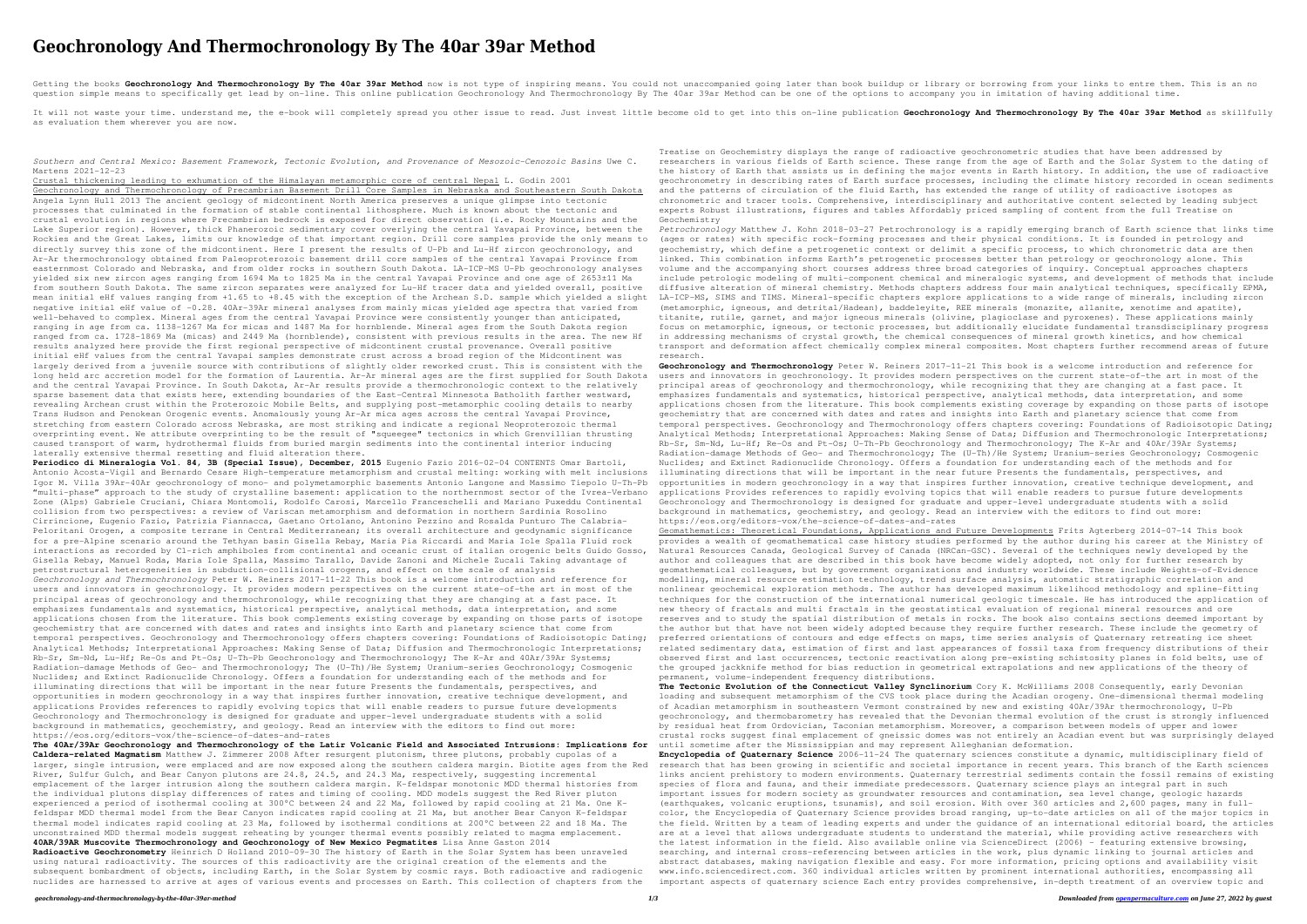presented in a functional, clear and uniform layout Reference section provides guidence for further research on the topic Article text supported by full-color photos, drawings, tables, and other visual material Writing level is suited to both the expert and non-expert

Low-Temperature Thermochronology: Peter W. Reiners 2018-12-17 Volume 58 of Reviews in Mineralogy and Geochemistry presents 22 chapters covering many of the important modern aspects of thermochronology. The coverage of the chapters ranges widely, including historical perspective, analytical techniques, kinetics and calibrations, modeling approaches, and interpretational methods. In general, the chapters focus on intermediate- to low-temperature thermochronometry, though some chapters cover higher temperature methods such as monazite U/Pb closure profiles, and the same theory and approaches used in low-temperature thermochronometry are generally applicable to higher temperature systems. The widely used low- to medium-temperature thermochronometric systems are reviewed in detail in these chapters, but while there are numerous chapters reviewing various aspects of the apatite (U-Th)/He system, there is no chapter singularly devoted to it, partly because of several previous reviews recently published on this topic.

Airless Bodies of the Inner Solar System Jennifer Grier 2018-10-15 Airless Bodies of the Inner Solar System: Understanding the Process Affecting Rocky, Airless Surfaces focuses on the airless, rocky bodies in the inner solar system as a host unto themselves, with a unique set of processes that require a specific set of investigative techniques. The book allows readers to understand both the basic and advanced concepts necessary to understand and employ that information. Topics covered past exploration of these surfaces, changes with time, space weathering, impact cratering, creation and evolution of regolith and soils, comparison of sample and remote sensing data, dust characterization, surface composition and thoughts for future exploration. Together these authors represent the unique combination of skills and experience required to produce an excellent book on the subject of the surfaces of airless, rocky bodies in the solar system, which will be useful both for graduate students and for working scientists. Written by experts with a unique combination of skills and experience on the subject of the surfaces of airless, rocky bodies in the solar system Addresses the unique nature of airless bodies not done in any other reference Organized into subjects that can be easily translated into classroom lecture points Represents topics that scientists will want to pinpoint and browse

## **Detrital thermochronology** Matthias Bernet 2004-01-01

**Proterozoic Tectonic Evolution of the Grenville Orogen in North America** Richard P. Tollo 2004-01-01

**Geochronology and Thermochronology by the 40Ar/39Ar Method** Ian McDougall 1999 Argon isotopic dating is one of the most important techniques for estimating the ages of rocks and can be used on very small samples. It has been used to assign reliable ages to the Earth and numerous meteorites. This second edition covers the standard principles and methods and incorporates many of new developments from the last decade. It covers the basis of the method, technical aspects, data presentation, diffusion theory, thermochronology, and many applications and case studies.

**Structural and Thermal Evolution of the Himalayan Thrust Belt in Midwestern Nepal** P.G. DeCelles 2020-06-16 "Spanning eight kilometers of topographic relief, the Himalayan fold-thrust belt in Nepal has accommodated more than 700 km of Cenozoic convergence between the Indian subcontinent and Asia. Rapid tectonic shortening and erosion in a monsoonal climate have exhumed greenschist to upper amphibolite facies rocks along with unmetamorphosed rocks, including a 5-6-kmthick Cenozoic foreland basin sequence. This Special Paper presents new geochronology, multisystem thermochronology, structural geology, and geological mapping of an approximately 37,000 km2 region in midwestern and western Nepal. This work informs enduring Himalayan debates, including how and where to map the Main Central thrust, the geometry of the seismically active basal Himalayan detachment, processes of tectonic shortening in the context of postcollisional India-Asia convergence, and long-term geodynamics of the orogenic wedge"--Publisher's website **Geochronology** Derek Vance 2003

**Radiogenic Isotope Geology** Alan P. Dickin 2018-02-08 The new edition of Radiogenic Isotope Geology examines revolutionary changes in geochemical thinking, evaluating them in historical context.

**Elements of Pennsylvanian Stratigraphy, Central Appalachian Basin** Charles L. Rice 1994-01-01 Papers based on geological mapping completed in the last 30 years and on associated stratigraphic and biostratigraphic studies deal with the contentious subject of correlation of Pennsylvanian units, and serve as an addendum to the work of Harold R. Wanless. Includes b&w photos and diagrams, and a g

Miocene Tectonics of the Lake Mead Region, Central Basin and Range Paul John Umhoefer 2010 Accompanying CD-ROM titled: Supplementary materials to Miocene tectonics of the Lake Mead region, central basin and range.

**Encyclopedia of Geoarchaeology** Allan S. Gilbert 2016-08-15 Geoarchaeology is the archaeological subfield that focuses on archaeological information retrieval and problem solving utilizing the methods of geological investigation. Archaeological recovery and analysis are already geoarchaeological in the most fundamental sense because buried remains are contained within and removed from an essentially geological context. Yet geoarchaeological research goes beyond this simple relationship and attempts to build collaborative links between specialists in archaeology and the earth sciences to produce new knowledge about past human behavior using the technical information and methods of the geosciences. The principal goals of geoarchaeology lie in understanding the relationships between humans and their environment. These goals include (1) how cultures adjust to their ecosystem through time, (2) what earth science factors were related to the evolutionary emergence of humankind, and (3) which methodological tools involving analysis of sediments and landforms, documentation and explanation of change in buried materials, and measurement of time will allow access to new aspects of the past. This encyclopedia defines terms, introduces problems, describes techniques, and discusses theory and strategy, all in a format designed to make specialized details accessible to the public as well as practitioners. It covers subjects in environmental archaeology, dating, materials analysis, and paleoecology, all of which represent different sources of specialist knowledge that must be shared in order to reconstruct, analyze, and explain the record of the human past. It will not specifically cover sites, civilizations, and ancient cultures, etc., that are better described in other encyclopedias of world archaeology. The Editor Allan S. Gilbert is Professor of Anthropology at Fordham University in the Bronx, New York. He holds a B.A. from Rutgers University, and his M.A., M.Phil., and Ph.D. were earned at Columbia University. His areas of research interest include the Near East (late prehistory and early historic periods) as well as the Middle Atlantic region of the U.S. (historical archaeology). His specializations are in properties. The book covers intracrystalline reactions, such as order-disorder transformations and ex archaeozoology of the Near East and geoarchaeology, especially mineralogy and compositional analysis of pottery and building materials. Publications have covered a range of subjects, including ancient pastoralism, faunal quantification, skeletal microanatomy, brick geochemistry, and two co-edited volumes on the marine geology and geoarchaeology of the Black Sea basin.

Andean Tectonics Brian K. Horton 2019-06-19 Andean Tectonics addresses the geologic evolution of the Andes Mountains, the prime global example of subduction-related mountain building. The Andes Mountains form one of the most extensive orogenic belts on Earth, spanning approximately an 8,000-km distance along the western edge of South America, from ~10°N to ~55°S. The tectonic history of the Andes involves a rich record of diverse geological processes, including crustal deformation, magmatism, sedimentary basin evolution, and climatic interactions. This book addresses the range of Andean tectonic processes and their temporal and spatial variations. An improved understanding of these processes is fundamental not only to the Andes but also to other major orogenic systems associated with subduction of the oceanic lithosphere. Andean Tectonics is a critical resource for researchers interested in the causes and consequences of Andean-type orogenesis and the long-term evolution of fold-thrust belts, magmatic arcs, and forearc and foreland basins. Evaluates the history of Andean mountain building over the past 300 million years Integrates recent studies and new perspectives on the complementary records of deformation, magmatism, and sedimentary basin evolution and their interactions in time and space Provides insight into the development of the northern, central, and southern Andes, which caldera-forming eruption? - What is the mechanical behavior of magma chamber walls during caldera col have typically been considered in isolation

**Classic Cordilleran Concepts** Eldridge M. Moores 1999-01-01

Advances in 40Ar/39Ar Dating F. Jourdan 2014-04-02 Decoding the complete history of Earth and our solar system requires the placing of the scattered pages of Earth history in a precise chronological order, and the 40Ar/39Ar dating technique is one of the most trusted dating techniques to do that. The 40Ar/39Ar method has been in use for more than 40 years, and has constantly evolved since then. The steady improvement of the technique is largely due to a better understanding of the K/Ar system, an appreciation of the subtleties of geological material and a continuous refinement of the analytical tools used for isotope extraction and counting. The 40Ar/39Ar method is also one of the most versatile techniques with countless applications in archaeology, tectonics, structural geology, orogenic processes and provenance studies, ore and petroleum genesis, volcanology, weathering processes and climate, and planetary geology. This volume is the first of its kind and covers methodological developments, modelling, data handling, and direct applications of the 40Ar/39Ar technique.

**Feldspars and their Reactions** Ian Parsons 2012-12-06 Feldspar minerals make up 60% of the crust of the Earth. They are stable in the upper mantle, and are so abundant in the crust that they form the basis of the classification of igneous rocks. At the surface, feldspars weather to form clay minerals which are the most important mineral constituent of soils. The articles in this book review the chemical reactions of feldspars over the whole sweep of pressure and temperature regimes in the outer Earth, and describe the fundamental aspects of crystal structure which underlie their properties. The book covers intracrystalline reactions, such as order-disorder transformations and exsolution, and transfer of stable and radiogenic isotopes, which can be interpreted to provide insights into the thermal history of rocks. It is suitable for final year undergraduates or research workers.

Encyclopedia of Scientific Dating Methods W. Jack Rink 2015-08-15 This volume provides an overview of (1) the physical and chemical foundations of dating methods and (2) the applications of dating methods in the geological sciences, biology, and archaeology, in almost 200 articles from over 200 international authors. It will serve as the most comprehensive treatise on widely accepted dating methods in the earth sciences and related fields. No other volume has a similar scope, in terms of methods and applications and particularly time range. Dating methods are used to determine the timing and rate of various processes, such as sedimentation (terrestrial and marine), tectonics, volcanism, geomorphological change, cooling rates, crystallization, fluid flow, glaciation, climate change and evolution. The volume includes applications in terrestrial and extraterrestrial settings, the burgeoning field of molecular-clock dating and topics in the intersection of earth sciences with forensics. The content covers a broad range of techniques

and applications. All major accepted dating techniques are included, as well as all major datable materials. **Phoscorites and Carbonatites from Mantle to Mine: the Key Example of the Kola Alkaline Province** F. Wall 2004-07-01 Phoscorites are dark, often very handsome, sometimes economically valuable, magnetite-apatite-silicate rocks, almost always associated with carbonatite. They are key to understanding the longstanding question of how carbonate and carbonate-bearing magmas rise to the crust and the Earths surface. Despite this, they have been given little attention; a search on geological literature databases will produce thousands of references to carbonatite (up to 4125 on Georef) but not more than thirty references to phoscorite. This book goes some way to redress this balance. Over recent years many European and North American scientists have studied Kola rocks in collaboration with Russian colleagues. The idea for this book came from one such project funded by the European organisation, INTAS (Grant No 97-0722). The Kola Peninsula is one of the outstanding areas in the World for the concentration and economic importance of alkaline rocks. However, Russian work on the Kola complexes is still relatively unknown and a particular aim of this book, as well as presenting current research, is to make this knowledge accessible to English language readers. A large exploration programme on Kola alkaline rocks was active from 1950 to 1990 and involved teams of geologists who studied many kilometres of drill core and carried out detailed mineralogical and petrological studies.

**Chronometric Dating in Archaeology** R.E. Taylor 1997-11-30 Since World War II, there has been tremendous success in the development of new methods for dating artifacts; the so-called `radiocarbon revolution' was only the first such discovery. The increasing accuracy of the various new techniques has brought about major changes in archaeological research strategies. This important new text compiles the work of some of today's most innovative archaeologists who summarize progress in their respective techniques over the last 30 years - with an emphasis on developments of the last five - and the status of current research.

**From Rodinia to Pangea** Richard P. Tollo 2010 "The Appalachians constitute one of Earth's major tectonic features and have served as a springboard for innovative geologic thought for more than 170 years. This volume contains 36 original papers reporting the results of research performed throughout nearly the entire length and breadth of the Appalachian region, including all major provinces and geographical areas. Memoir 206 was designed to commemorate the (near-)fortieth anniversary of the publication of the classic Studies of Appalachian Geology volumes that appeared just prior to the application of plate tectonic concepts to the region. Contributions concerning structural evolution, sedimentation, stratigraphy, magmatic processes, metamorphism, tectonics, and terrane accretion illustrate the wide range of ongoing research in the area and collectively serve to mark the considerable progress in scientific thought that has occurred during the past four decades."--pub. desc.

**Layered Intrusions** Bernard Charlier 2015-05-18 This edited work contains the most recent advances related to the study of layered intrusions and cumulate rocks formation. The first part of this book presents reviews and new views of processes producing the textural, mineralogical and geochemical characteristics of layered igneous rocks. The second part summarizes progress in the study of selected layered intrusions and their ore deposits from different parts of the world including Canada, Southwest China, Greenland and South Africa. Thirty experts have contributed to this update on recent research on Layered Intrusions. This highly informative book will provide insight for researchers with an interest in geology, igneous petrology, geochemistry and mineral resources.

**Feldspars and their Reactions** Ian Parsons 1994-02-28 Feldspar minerals make up 60% of the crust of the Earth. They are stable in the upper mantle, and are so abundant in the crust that they form the basis of the classification of igneous rocks. At the surface, feldspars weather to form clay minerals which are the most important mineral constituent of soils. The articles in this book review the chemical reactions of feldspars over the whole sweep of pressure and temperature regimes in the outer Earth, and describe the fundamental aspects of crystal structure which underlie their transfer of stable and radiogenic isotopes, which can be interpreted to provide insights into the thermal history of rocks. It is suitable for final year undergraduates or research workers.

**Isotopes and the Natural Environment** Paul Alexandre 2020-01-27 This book provides straightforward and practical information on isotopes applied to a variety of natural sciences. It covers the basics of isotopes and includes detailed examples from a range of natural sciences: ecology, biology, human health, environment and climate, geography, and geology, highlighting their applicability in these fields. It is a must-read for all advanced-undergraduate and graduate students working with isotopes, regardless of the area, and is a very useful one-stop resource for scientists starting in isotope research.

**Caldera Volcanism** Joachim Gottsmann 2011-09-22 This volume aims at providing answers to some puzzling questions concerning the formation and the behavior of collapse calderas by exploring our current understanding of these complex geological processes. Addressed are problems such as: - How do collapse calderas form? - What are the conditions to create fractures and slip along them to initiate caldera collapse and when are these conditions fulfilled? - How do these conditions relate to explosive volcanism? - Most products of large caldera-forming eruptions show evidence for pre-eruptive reheating. Is this a pre-requisite to produce large volume eruptions and large calderas? - What are the time-scales behind caldera processes? - How long does it take magma to reach conditions ripe enough to generate a viscoelastic, or rigid? - Do calderas form by underpressure following a certain level of magma withdrawal from a reservoir, or by magma chamber loading due to deep doming (underplating), or both? - How to interpret unrest signals in